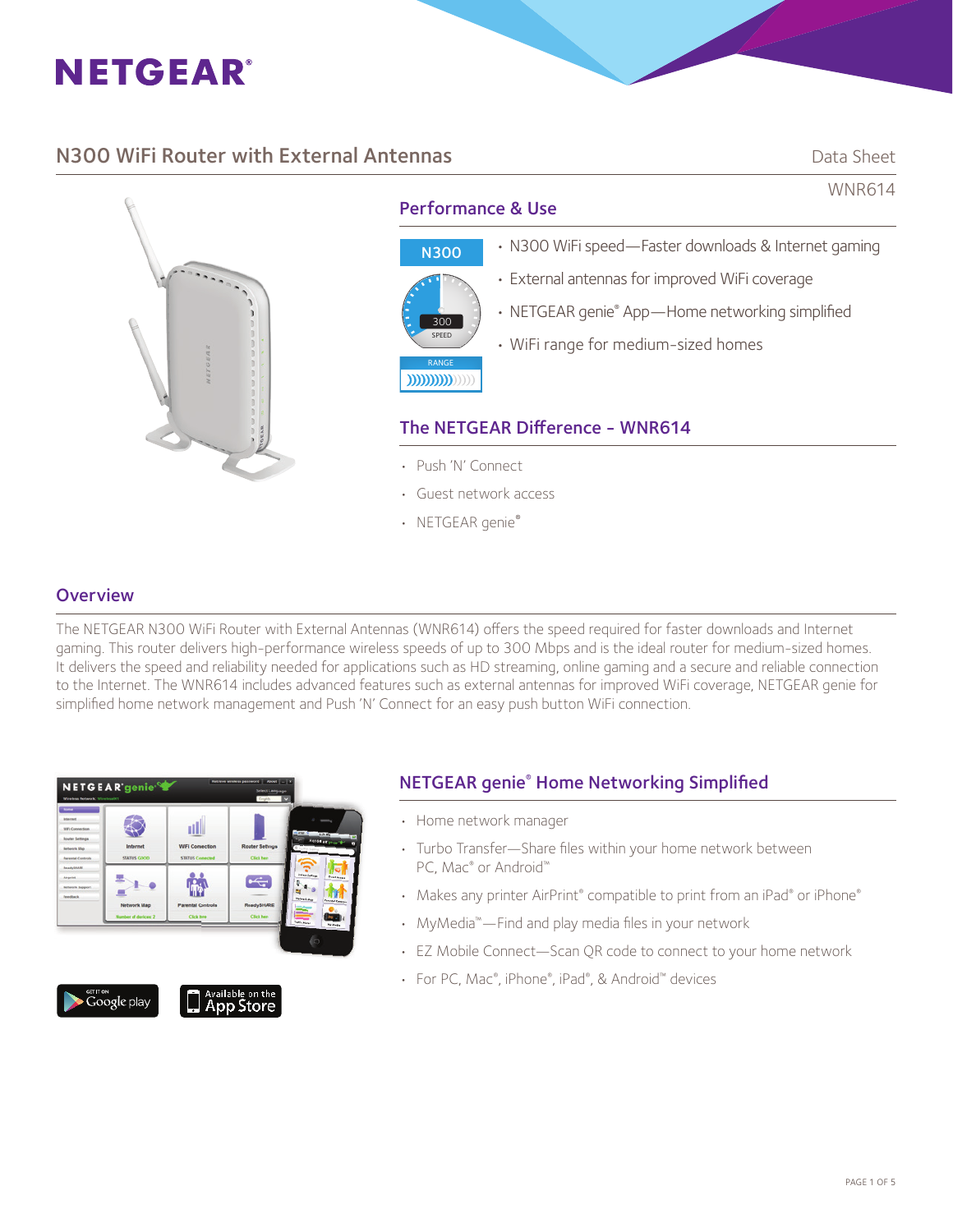# **NETGEAR®**

# N300 WiFi Router with External Antennas **Data Sheet** Data Sheet

WNR614

# Speed

Speed makes HD video better. Speed makes online gaming awesome. Speed makes all your devices really go. And any place you need speed, with NETGEAR you got it. Fast download speeds up to 300 Mbps. WiFi technology provides whole home coverage. Everything you need for a fast connected home.

## Better WiFi Speed



N300 WIFI—Faster downloads & Internet gaming

# WiFi Range

Homes come in all shapes and sizes. The NETGEAR Better WiFi Range N300 WiFi Router with External Antennas provides better WiFi connectivity throughout your home for all your Internet enabled devices.

# Sharing

Relive memories and share them with others. Enjoy photos, videos and music. If it's secure and shared storage access you want NETGEAR has easy ways to do it.



RANGE—For medium-sized homes

#### Share & stream your movies, music, photos



WIRELESS-N —Email, chat, surf, music, video



 NETGEAR GENIE—Share and play media easily across your WiFi devices at home

# Ease Of Use

NETGEAR makes it easy to do more with your digital devices. Use Push 'N' Connect to add devices to your WiFi network with a push of a button.

#### Simple network management



**EASY INSTALL—Easy setup for iPad®**, tablets, smartphones & computers



PUSH 'N' CONNECT-Easy push button WiFi connections (WPS)<sup>1</sup>



# **Security**

Guest networks create a completely separate WiFi network for your guests' devices, ensuring they do not have access to your home network. Secure WiFi connections offer the highest level of WPA/WPA2 security.

#### Safeguard your network



GUEST NETWORK ACCESS—Separate & secure WiFi access for guests

 SECURE WIFI CONNECTIONS—Highest level wireless security with WPA/WPA2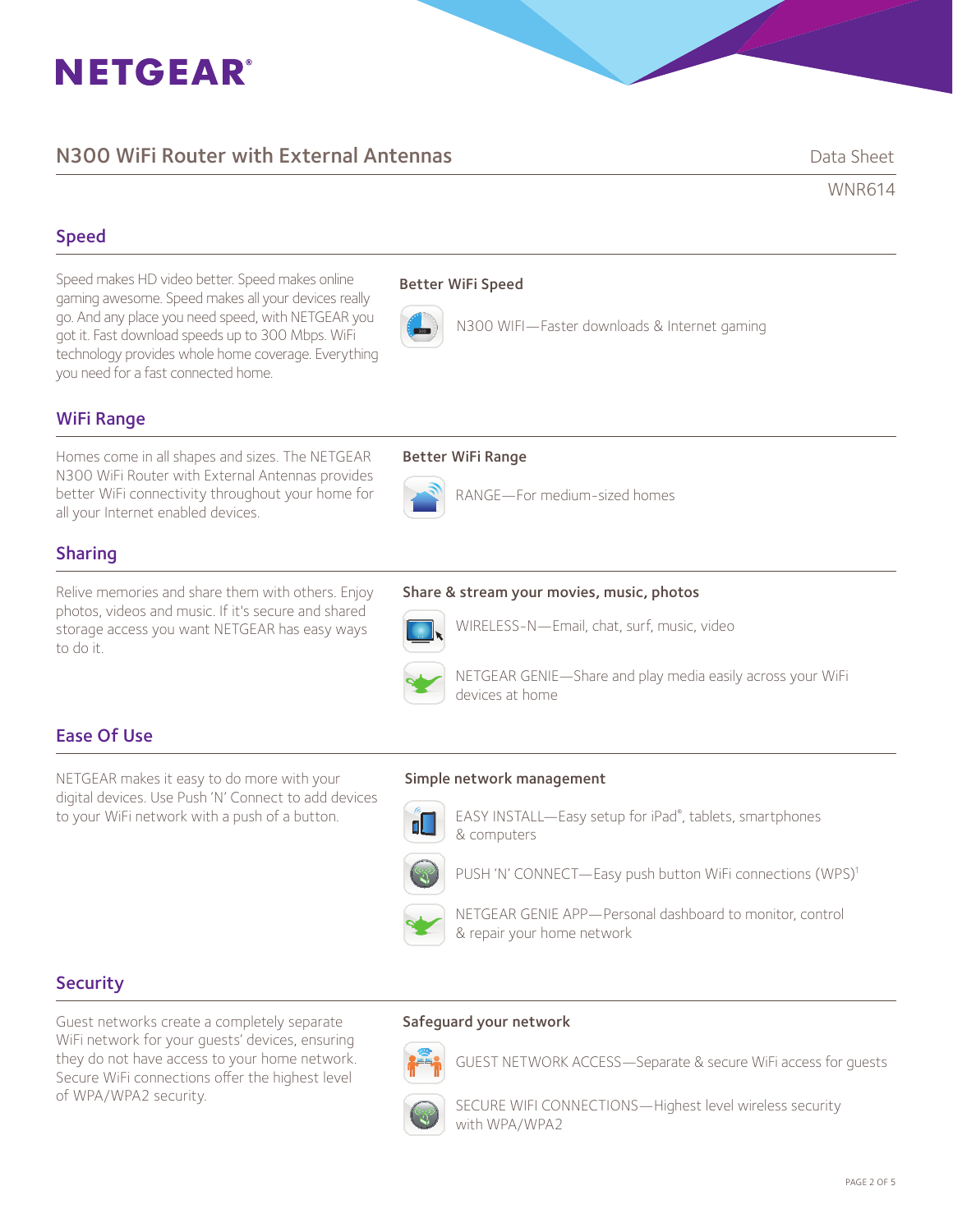# **NETGEAR®**

# **N300 WiFi Router with External Antennas Data Sheet** Data Sheet

WNR614

# Applications

With the N300 WiFi Router with External Antennas create a better home network for applications such as online gaming, a fast reliable connection to the Internet and a secure wireless connection.

# Ideal Uses



EMAIL, CHAT, SURF, MUSIC, VIDEO—Enjoy a fast, reliable and secure wireless connection to the Internet

ONLINE GAMING—Optimized for multi-player gaming with no lags

# Connection Diagram



|                    | <b>FEATURES</b>                    |           |                           |                             |                 |                                              |                                  | <b>APPLICATIONS</b> |                 |                                    |                  |                               |                                        |
|--------------------|------------------------------------|-----------|---------------------------|-----------------------------|-----------------|----------------------------------------------|----------------------------------|---------------------|-----------------|------------------------------------|------------------|-------------------------------|----------------------------------------|
| WiFi<br>Technology | <b>Speed</b>                       | Range     | genie <sup>®</sup><br>App | <b>Secure</b><br>Connection | Easy<br>Install | ReadySHARE <sup>®</sup><br><b>USB Access</b> | Simultaneous<br><b>Dual Band</b> | Gigabit<br>Wired    | Gigabit<br>WiFi | Email, Chat, Surf,<br>Music, Video | Online<br>Gaming | <b>HD</b><br><b>Streaming</b> | <b>Multiple HD</b><br><b>Streaming</b> |
| N <sub>150</sub>   | Up to<br>150 Mbps <sup>+</sup>     |           |                           |                             |                 |                                              |                                  |                     |                 |                                    |                  |                               |                                        |
| <b>N300</b>        | Up to<br>300 Mbps <sup>+</sup>     |           |                           |                             |                 |                                              |                                  |                     |                 |                                    |                  |                               |                                        |
| N600               | Up to<br>300+300 Mbps <sup>+</sup> | 101010101 |                           |                             |                 |                                              |                                  |                     |                 |                                    |                  |                               |                                        |